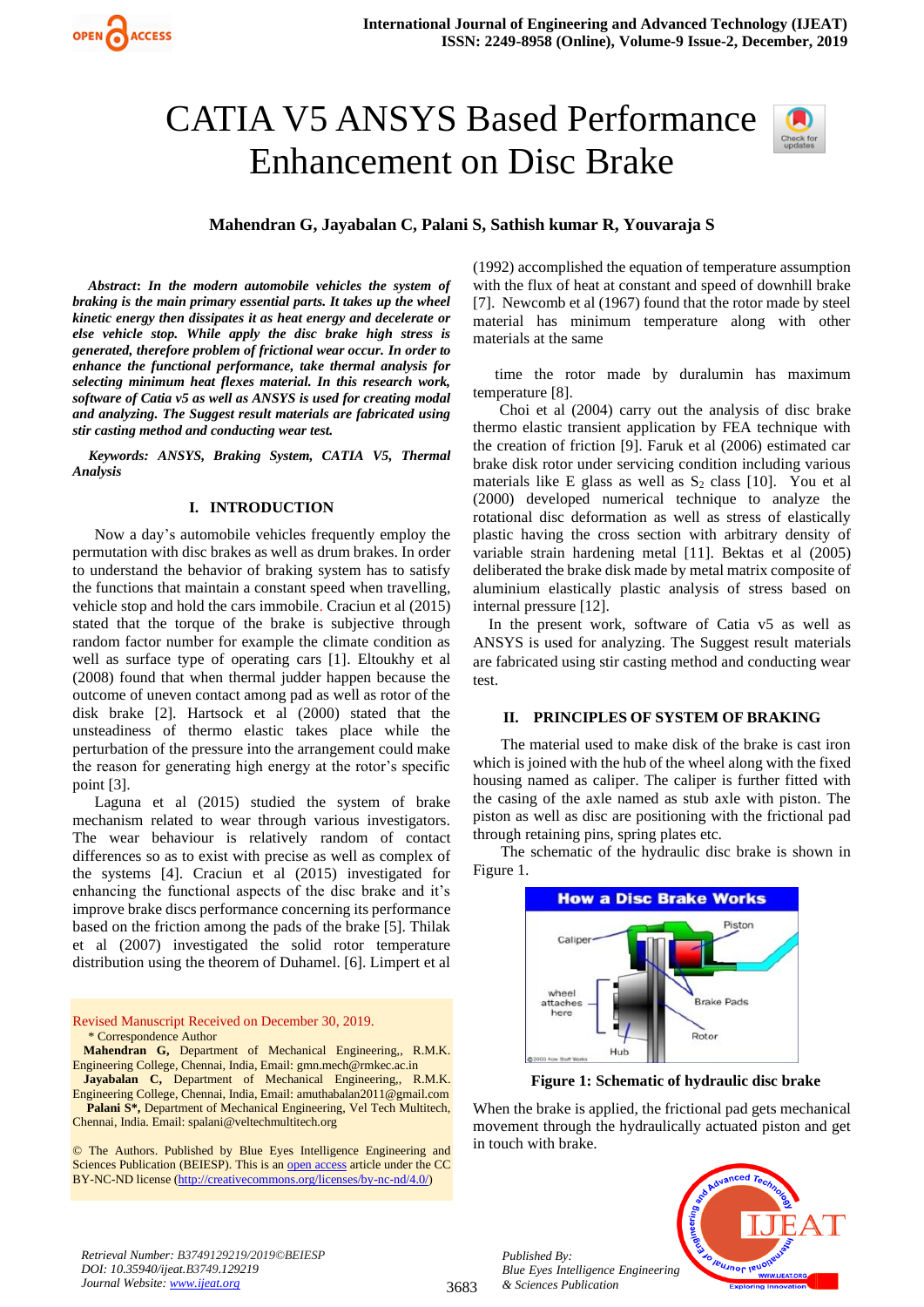Due to reason of resistance due to the friction among the disc of the brake as well as surface of the pad, the wheels kinetic energy has changed as a heat. So, the car has stopped after particular space. Brake pad is liberated the heat through pad as well as brake disc causes of uneven heat distribution towards the components could induce severe brake disc deformation through thermo elastic.

# **A. Disc Brake Rotor**

In the assembly of disc brake the rotor is the part which biggest as well as largest. They provide friction surfaces for the linings for rubbing and form the couple of friction for vehicles gets stop. In the solid rotor the frictional surface is opposite to the metal solid piece. The schematic of disc brake rotor is shown in Figure 2.



**Figure 2: Schematic of disc brake rotor**

The Schematic of solid and vented disc brake is shown in Figure 3.



**Figure 3: Schematic of solid and vented disc brake**

# **B. Functions of Disc Brake**

On primary role of the rotor in the brake is the transmission of power from caliper to rim. The other functions of the disc brake are the distribute the power needed for brake; hold the stress; space provision for steering, assembly of the knuckle joint; system of suspension. It has capable to withstand the retardation stress as well as strain. Minimum aspects of level of the functional sound, cost for life cycle rate of pollution, consumption of energy and materials are the functional requirement and giving reliability as well as safety.

#### **C. Damages of Disc Brake Rotor due to Friction**

# *Cracking*

The form of cracking could be appeared on the rotor parts normally the frictional surface edge. Figure 4 displayed the schematic of crack formation.



**Figure 4: Schematic of crack formation of disc brake**

## **III. EXPERIMENT TEST**

Metal matrix composite manufacturing can be broken into three types: solid, liquid, and vapor. In this project Liquid state method is selected for manufacturing the Aluminium composites.

## **A. Stir casting**

Solidification is the process of string the molten metal through reinforce discontinuously. In stir Casting the materials are fabricating in the state of liquid and the phase is dispersed and combined by means of molten matrix metal through mechanical stir. Then it is transferred into a preheated and percolated transfer ladle. The material is stirred again and then poured into the stable mould with preheating. Then it has cooled; shaped by cutting in addition to cleaned its surfaces.

The Figure 6 shows the bottom pouring stir casting machine.



**Figure 6: Bottom Pouring Stir Casting Machine**

Aluminium alloy (6061) first superheated to its melting point in graphite crucible. Powder MgO and Gr preheated in the different temperatures like 250 and 350ºC and then is wrapped into aluminum foils.

Finally, specimens are fabricated in good conditions are prepared for subsequent wear analysis. The preparation of sample is tabulated in Table 1.

|  |  | <b>Table 1 Sample preparation</b> |  |
|--|--|-----------------------------------|--|
|--|--|-----------------------------------|--|

| <b>Specimen</b> | AL<br>6061 | MgO | Gr  | <b>Total</b> |
|-----------------|------------|-----|-----|--------------|
|                 |            |     |     |              |
| Sample 1        | 1000       |     |     | 1000         |
| Sample 2        | 985        | 7.5 | 7.5 | 1000         |

The AL6061 base alloy specimen is shown in Figure 7.



*Published By:*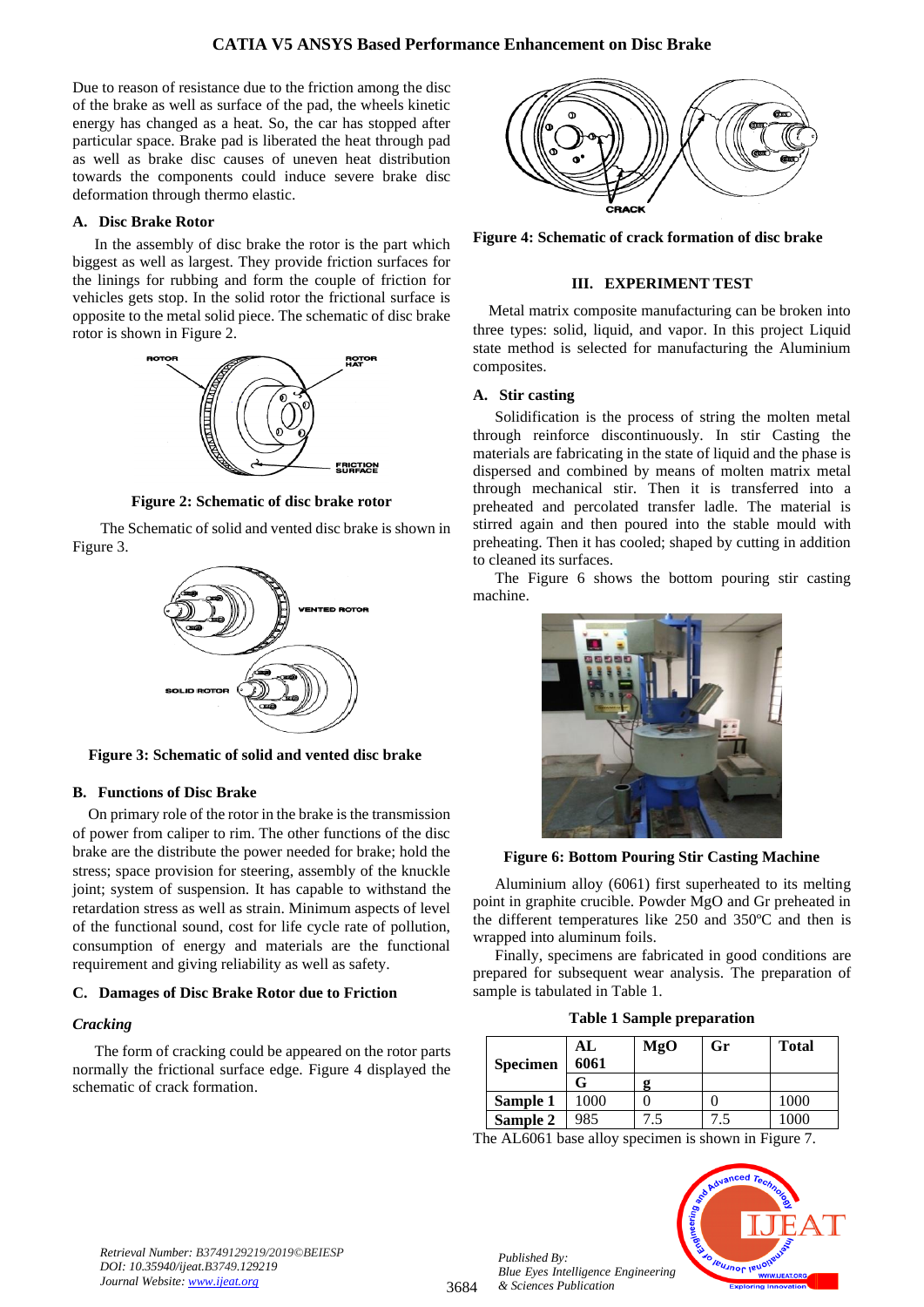



**Figure 7: AL6061 base alloy sample**



**Figure 10: (a) Pin- on disc wears testing arrangement (b) Machine**

Dry sliding wear behavior of the Al-Sic + various leaf ashes composite has made at room temperature.

#### **IV. MODELLING**

The name of the current available various modelling software are Inventor; Pro E; Catia Solid edge; Ideas; Mechanical desktop and so on. In this research work the design is developed by using V5 grade Catia Software.

By using this software the design complex activities could be made very easily through its capability of parts as well as modeling integration with 3D parametrical. The developing parts having shape of angular, applied surface related to 3D for developing hybrid with angular as well as shape with curve. The dimensions and modelling of the disc brake are tabulated in Table 2 and Figure 11.

#### **Table 2: Geometrical dimensions of Cayman S vehicle break disc**

| <b>Item</b>                               | <b>Values</b>          |
|-------------------------------------------|------------------------|
| <b>Disc Diameter</b>                      | 298 mm                 |
| <b>Disc Thickness</b>                     | $24$ mm                |
| Overall Height of automobile              | 68 mm                  |
| <b>Centre Diameter</b>                    | 98 mm                  |
| Size of pad                               | 114*78*16              |
| Weight of Automobile                      | 1330 kg                |
| Top Speed of Automobile                   | $160$ mph              |
| <b>Tire Size</b>                          | 235/45ZR18             |
| Effective Radius of Rotor, R <sub>r</sub> | $110$ mm               |
| Mass of the disc                          | $5$ kg                 |
| Specific heat, $C_p$                      | 450 J $kg^{-1}k^{-1}$  |
| Deceleration                              | $12.9 \text{ ms}^{-2}$ |



**Figure 11: Modeling of solid disc brake modelling**



The reinforcement of the sample is shown in Figure and the Wear sample –ASTM G99 are shown in Figure 8 and 9 respectively.



**Figure 8: Reinforcement of sample**



**Figure 9: Wear sample –ASTM G99**

# **B. Pin on Disc Wear Test**

The technique for wear testing through pin on disc is useful for finding out the characterization of frictional coefficient; force due to friction and the wear rate among the two metals. On the test of s tribological, a stationary disk articulates against a rotating pin while under a constant applied load.

The Pin- on disc wear testing arrangement and its machine are shown in Figure 10 (a) and (b). Abrasive and erosive wear processes, where particle size, incidence angle; wear due to erosive; velocity of the particles and distribution parameters are very essential for modelling with full scale.

*Published By:*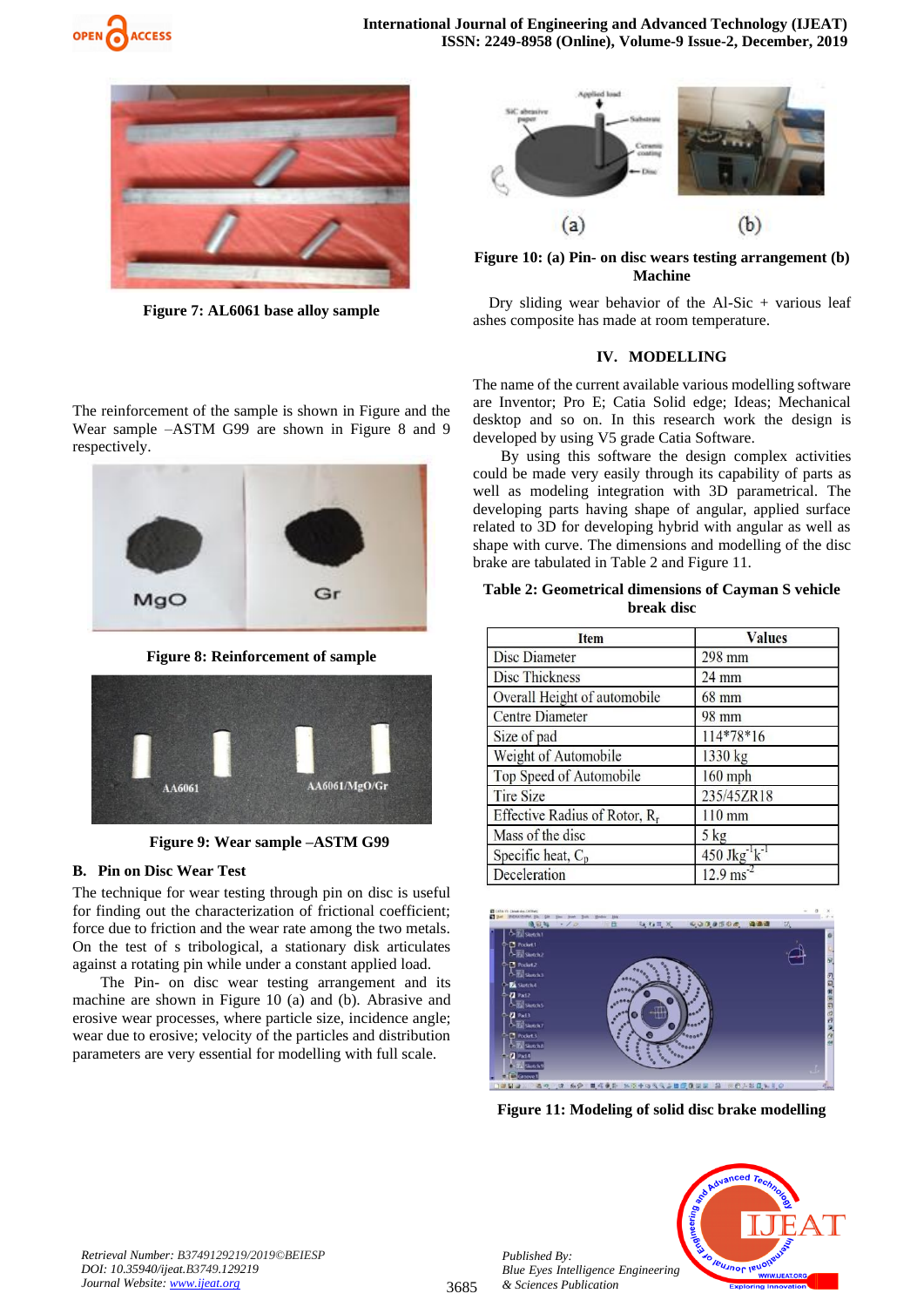# **V. ANALYSIS WITH FINITE ELEMENTS**

This technique has numerical method to get average solutions for the different engineering problems. The properties of the materials are tabulated in Table 3.

| Properties                         | AL6061/S | AL6061/M | Cast |
|------------------------------------|----------|----------|------|
|                                    | iC/Gr    | gO/Gr    | iron |
| Density $(kg/m^3)$                 | 2850     | 2760     | 7100 |
| Young's<br>modulus (Gpa)           | 114      | 99       | 126  |
| Thermal<br>Conductivity<br>(W/m.k) | 149      | 182      | 55   |
| Specific heat<br>(J/KgK)           | 830      | 850      | 580  |
| Poisson ratio                      | 0.35     | 0.33     | 0.27 |

# **Table 3: Material properties**

# **Importing of Catia Model in to ANSYS**

The 3D modeling and meshing of the disc brake in Electric vehicle is shown in Figure 12 (a) and (b). The effect of temperature and total heat fluxes of the materials of AL6061/SiC/Gr are shown in Figure 13 (a) and (b) respectively.



**Figure 12: (a) 3D Modeling (b) Meshing of rotor disc brake in Electric vehicle**



**Figure 13: Effect of (a) temperature (b) total heat fluxes of the material AL6061/SiC/Gr**

The phases involving this process are Pre-processor phase, solution phase and Post-processor phase. The effect of temperature and total heat fluxes of the materials of AL6061/SiC/Gr are shown in Figure 13 (a) and (b) respectively. The effect of temperature and total heat fluxes of the materials of AL6061/MgO/Gr are shown in Figure 14 (a) and (b) respectively. The effect of temperature and total heat fluxes of the materials of Cast iron are shown in Figure 15 (a) and (b) respectively.



**Figure 14: Effect of (a) temperature (b) total heat fluxes of the material AL6061/MgO/Gr**

| Table 4: AL6061/MgO/Gr shows low temperature |
|----------------------------------------------|
| compare to other materials                   |

| Material     | Max/Mi | Tempera    | Heat Flex |
|--------------|--------|------------|-----------|
|              | n      | ture $(C)$ | (w/mm)    |
| AL6061/SiC/G | Min    | $-489.04$  | 2.935e-   |
|              | Max    | 1438.9     | 34.811    |
| AL6061/MgO/  | Min    | $-504.84$  | 7.252 e-  |
| Gr           | Max    | 1293.3     | 28.38     |
| Cast iron    | Min    | $-528.27$  | 7.6069e-  |
|              | Max    | 1620.1     | 38.321    |



**Figure 15: Effect of (a) temperature (b) total heat fluxes of the material Cast iron**

# **VI. RESULTS AND DISCUSSION**

The break disc has been modeled using 3D modeling software CATIA V5. Catia Model of Break disc is saved as IGES (neutral) file and transferred to ANSYS work bench 15.0 software. Steady state thermal analysis is performed of alloy wheel by applying the heat flex, conduction, radiation on the disc surface. Steady state thermal analysis is performed on three different materials such as AL6061/SiC/Gr, AL6061/MgO/Gr and cast iron on same boundary condition. According to result table AL6061/MgO/Gr showing least heat flex and temperature. So we can conclude that AL6061/MgO/Gr is best material for Break disc compare to other two materials. The results values are tabulated n Table 5 and the comparison chart is shown in Figure 16.

**Table 5: Test results values**

| Speci | Track  | Spe | Load | Tim  |          | Wear |    |
|-------|--------|-----|------|------|----------|------|----|
| men   | Radius | ed  | (Kg) | e    | (Micron) |      |    |
|       | (mm)   | (RP |      | (Min |          |      |    |
|       |        | М   |      |      |          |      |    |
| AA60  | 50     | 500 | 23   | 2    | 69       | 67   | 68 |
| 6 I   |        |     |      |      |          |      |    |



*Retrieval Number: B3749129219/2019©BEIESP DOI: 10.35940/ijeat.B3749.129219 Journal Website[: www.ijeat.org](http://www.ijeat.org/)*

*Published By:*